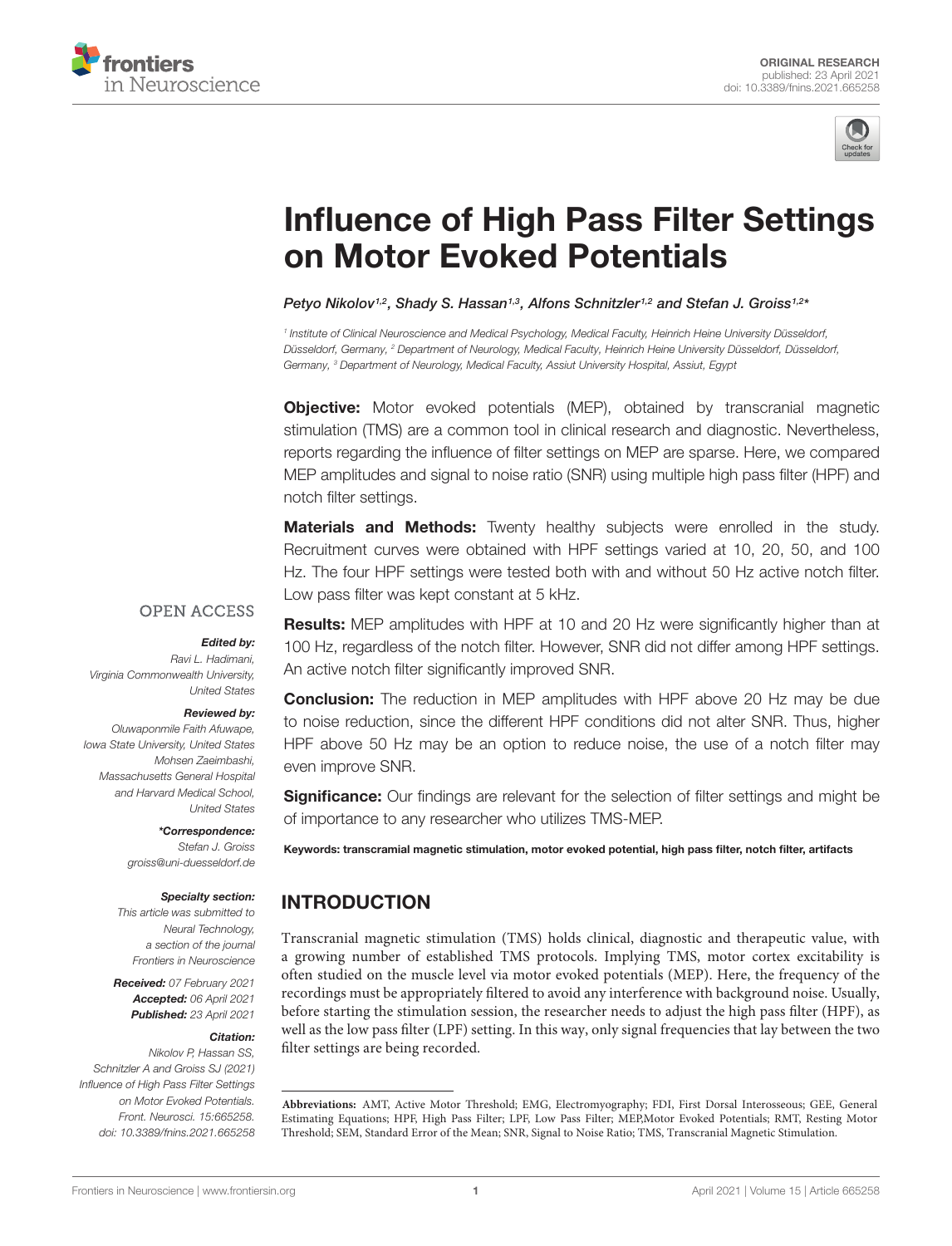Besides HPF and LPF, also band-pass and band-stop filters (also known as notch filters) are commonly used in a typical TMS-MEP session. The most common notch filter in Europe is set at 50 Hz because of the ripple interference artifact of the alternating current used on the continent.

In this context, there is still little information, which filter setting is the best for performing TMS-MEP recordings. The settings, used for HPF and LPF often differ in the literature [\(Nakamura et al.,](#page-4-0) [1997;](#page-4-0) [Daskalakis et al.,](#page-4-1) [2004;](#page-4-1) [Di Lazzaro](#page-4-2) [et al.,](#page-4-2) [2006;](#page-4-2) [Hanajima et al.,](#page-4-3) [2009\)](#page-4-3) and there is not a clear recommendation if the notch filter should be kept active. Here, we explored the quality of TMS-MEP recordings with different HPF and notch filter settings, by comparing MEP amplitudes between them. We focused only on the HPF and kept the LPF constant.

# MATERIALS AND METHODS

### **Participants**

The current study took place at the Department of Neurology in the Düsseldorf University Hospital. In it, we included twenty healthy subjects (13 male; 7 female, mean age =  $29 \pm 1.6$  SEM years) who participated in the study after giving their explicit written consent. The study was performed in accordance with the Helsinki Declaration [\(World Medical Association,](#page-4-4) [2013\)](#page-4-4) and was approved by the Ethics Committee of the Medical Faculty at the Heinrich Heine University Düsseldorf.

Exclusion criteria were contraindication to TMS (e.g., due to metallic and/or magnetic implants), severe intestinal, neurological, or psychiatric diseases, the use of any medication acting on the central nervous system (e.g., benzodiazepines, antiepileptic, and/or psychotropic drugs), blood clotting dysfunction, pregnancy, and diagnosed peripheral/retinal neuropathy.

# Transcranial Magnetic Stimulation

Transcranial magnetic stimulation was applied by Magstim<sup>TM</sup> magnetic stimulator (The Magstim Co. Ltd, Whitland, United Kingdom) through a figure-of-eight coil. Singlepulse stimulation was used throughout the whole study. The coil was placed above the left primary motor cortex (M1) tangentially to the scalp, with the coil handle pointing backwards and laterally at a 45° angle to the sagittal plane to ensure a posterior-anterior current direction in the brain [\(Rothwell,](#page-4-5) [1997\)](#page-4-5). This configuration aims to trans-synaptically activate the corticospinal system by means of horizontal cortico-cortical connections [\(Di Lazzaro et al.,](#page-4-6) [2004\)](#page-4-6). After determination of the individual TMS hotspot, resting motor threshold (RMT), as well as active motor threshold (AMT) were obtained for each participant. RMT was defined as the lowest stimulation intensity that evoked 100 µV response during complete relaxation of the right first dorsal interosseous muscle (FDI) in at least 5 of 10 trials using the relative frequency method [\(Rossini et al.,](#page-4-7) [2015\)](#page-4-7). Analogously, AMT was defined as the lowest intensity that evoked consistent 100  $\mu$ V FDI response during 5-10% of maximal muscle contraction. Throughout the article, intensity is measured as percent from the maximal stimulator output.

# Electromyographic Recording

EMG signals were recorded from the right FDI muscle by means of disposable Ag-AgCl surface electrodes (20  $\times$  15 mm, AmbuTM Neuroline 700, Penang, Malaysia). The active electrode was placed on the muscle belly, whereas the inactive electrode was located over the base of the metacarpophalangeal joint of the index finger. EMG signals were amplified (Digitimer D360, Digitimer Ltd, Hertfordshire, United Kingdom), filtered and stored on a desktop computer for off-line analysis. Here, we tested four different HPF settings: 10, 20, 50, and 100 Hz. Each of the HPF settings was tested both with and without an active 50 Hz notch filter, which resulted in eight filter settings per subject. The LPF was constantly kept at 5 kHz throughout all experiments.

# Experimental Design

Participants were seated in a comfortable reclining chair with arms placed on cushioned armrests during the entire experiment. Subsequently, electrodes were attached to the right FDI in belly-tendon montage. Then, the individual TMS-hotspot was determined in steps of 0.5 to 1 cm, starting 5cm lateral and 1.5 cm anterior of the vertex, as the stimulation site where suprathreshold TMS produced the largest MEP-FDI amplitude. The hotspot was marked directly on the scalp with a soft-tip pen to insure constant placement of the TMS coil. Based on this hotspot, TMS intensities for RMT and AMT were determined multiple times for each of the eight filter settings (10, 20, 50, and 100 Hz: once with active notch filter, and once without).

After determining RMT and AMT, recruitment curves were obtained at each of the eight filter settings. Recruitment curves were generated by single-pulse TMS, based on 100, 110, 120, 130, and 140% RMT intensity. Each intensity configuration consisted of 12 trials, resulting in 60 trials per filter setting. The order of the intensity configurations was randomized across and within subjects. Through the course of the entire experiment, muscle relaxation was monitored by an oscilloscope (Rigol DS1074B, Hirschau, Germany). Subjects were instructed to look at a fixation cross centered in front of them and silently count the number of magnetic pulses applied to maintain similar level of attention.

# Data Analysis and Statistical Evaluation

EMG data analysis was performed with Signal Software (Cambridge Electronic Design, Cambridge, United Kingdom). Trials were visually inspected. Trials showing voluntary EMG activity immediately before the TMS pulse, as well as trials where no TMS pulse was present due to technical reasons, were rejected from the analysis. On average,  $16 \pm 4$  SEM from a total of 480 trials were rejected per subject. Maximum peak-to-peak MEP amplitudes and maximum noise amplitudes during the time period of 20 ms before the TMS pulse, were determined for each trial. Subsequently, peak-to-peak amplitudes were averaged over all trials of each filter setting to gain MEP-amplitudes and noise amplitudes. SNR was calculated as a ratio of MEP amplitudes/noise amplitudes.

Statistical evaluation was performed with SPSS and R. Shapiro-Wilk test was used to test for normality. Generalized estimating equation (GEE) model was used to compare intensity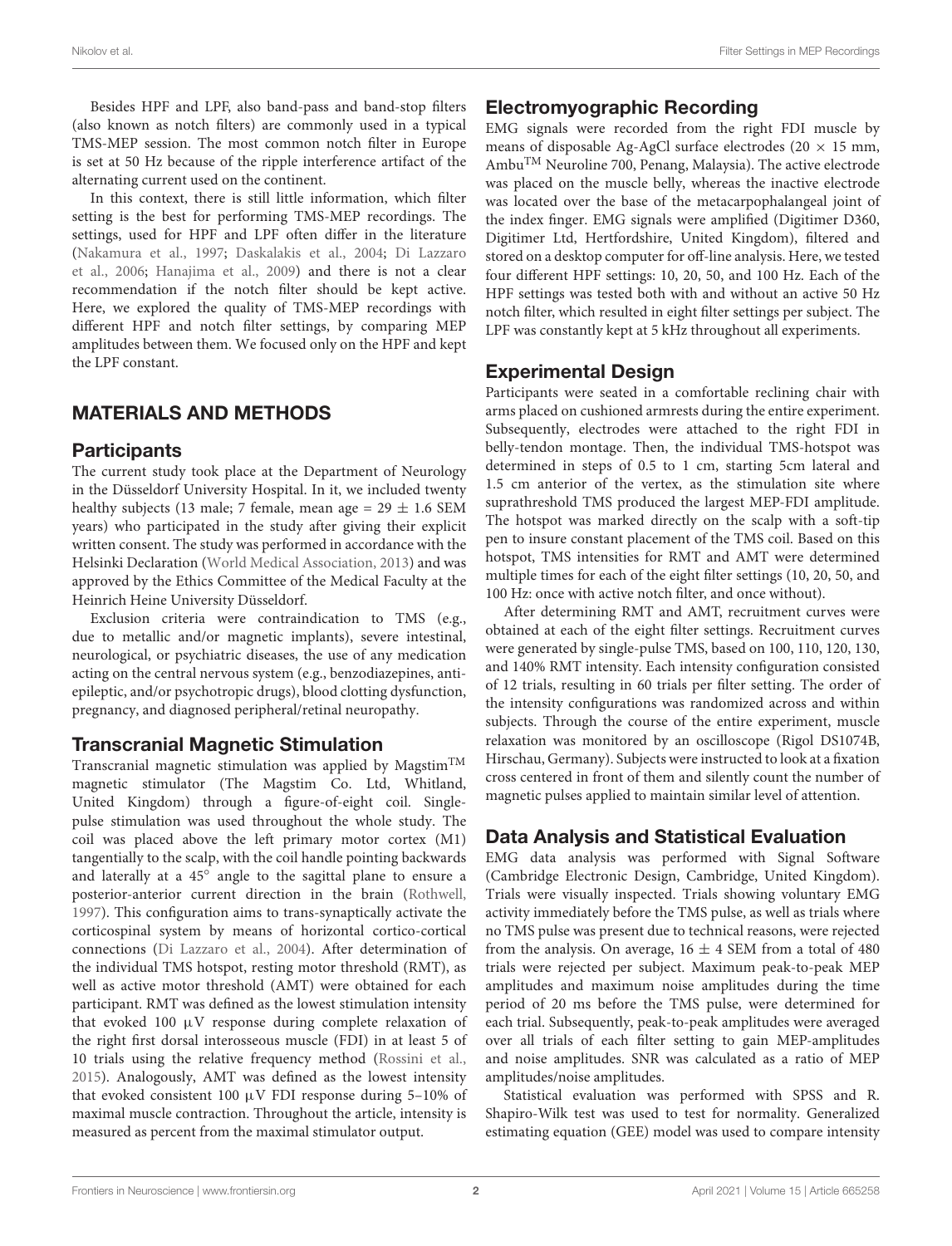at RMT and AMT, respectively, between filter settings. Here, threshold intensity was the dependent variable, while HPF setting (10, 20, 50, and 100 Hz) and notch filter setting (active; nonactive) were co-factors.

MEP amplitudes, noise amplitudes and SNR, obtained from the recruitment curves were evaluated also with GEE. In the model, signal amplitudes and SNR were the dependent variables. HPF setting (10, 20, 50, and 100 Hz), notch filter setting (active, non-active) and stimulation intensity (100, 110, 120, 130, and 140% RMT) were co-factors.

# RESULTS

### RMT and AMT

Intensity at RMT was not significantly affected by HPF setting (Wald-Chi<sup>2</sup> = 0.25;  $p = 0.96$ ; mean = 44.6  $\pm$  1% SEM for 10 Hz; 45  $\pm$  1.3% SEM for 20 Hz; 45.4  $\pm$  1.4% SEM for 50 Hz, and  $45.5 \pm 1.5\%$  SEM for 100 Hz). It was also not significantly affected by the notch filter setting (Wald-Chi<sup>2</sup> = 0.013;  $p = 0.9$ ; mean =  $45 \pm 1\%$  SEM with active notch filter;  $45.2 \pm 1\%$  SEM with non-active notch filter).

Analogously, intensity at AMT was not significantly affected either by HPF setting (Wald-Chi<sup>2</sup> = 0.63;  $p = 0.88$ ; mean =  $33.2 \pm 1.2\%$  SEM for 10 Hz;  $33.8 \pm 1.2\%$  SEM for 20 Hz; 34.4  $\pm$  1.2% SEM for 50 Hz; 34.4  $\pm$  1.2% SEM for 100 Hz), or notch filter (Wald-Chi<sup>2</sup> = 0.023;  $p = 0.87$ ; mean = 34.1  $\pm$  0.8% SEM with active notch filter;  $33.9 \pm 0.9\%$  SEM with non-active notch filter). For an overview of RMT and AMT mean values please see **[Table 1](#page-2-0)**.

#### MEP Amplitudes

When comparing MEP-amplitudes, obtained in form of recruitment curves, notch filter was significant factor ( $z = -2.54$ ,  $p = 0.011$ ). Mean MEP-amplitudes with active notch filter (mean =  $1.085 \pm 0.057$  mV SEM) were smaller than mean MEP-amplitudes without notch filter (mean =  $1.253 \pm 0.066$ ) mV SEM). Further, HPF with 100 Hz was a significant factor  $(z = -4.75, p < 0.001)$ , resulting in smaller MEP-amplitudes (mean MEP-amplitude 100 Hz =  $0.89 \pm 0.06$  mV SEM). On the other hand, 50, 20, and 10 Hz HPF were non-significant factors ( $p > 0.05$  for all three; mean MEP-amplitude 50  $Hz = 1.17 \pm 0.08$  mV SEM; 20 Hz = 1.3  $\pm$  0.09 mV SEM;  $10$  Hz =  $1.3 \pm 0.9$  mV SEM). As expected, stimulation intensity significantly affected MEP-amplitudes during recruitment curves  $(p \lt 0.001)$ , with MEP-amplitudes

<span id="page-2-0"></span>TABLE 1 | Summary of mean resting motor threshold (RMT) and active motor threshold (AMT) values between filter settings, given as percentage from maximal stimulator output  $\pm$  SEM.

| <b>RMT</b> |                  | <b>AMT</b> |                  |  |
|------------|------------------|------------|------------------|--|
| 10 Hz      | $44.6 \pm 1\%$   | 10 Hz      | $33.2 + 1.2\%$   |  |
| $20$ Hz    | $45 + 1.3%$      | $20$ Hz    | $33.8 + 1.2\%$   |  |
| 50 Hz      | $45.4 \pm 1.4\%$ | 50 Hz      | $34.4 \pm 1.2\%$ |  |
| $100$ Hz   | $45.5 + 1.5\%$   | $100$ Hz   | $34.4 + 1.2\%$   |  |

significantly higher for each intensity increment: mean  $100\%$ RMT =  $0.18 \pm 0.03$  mV SEM;  $110\%$ RMT =  $0.45 \pm 0.05$  mV SEM;  $120\%$ RMT =  $0.84 \pm 0.08$  mV SEM;  $130\%$ RMT =  $1.48 \pm 0.11$ SEM;  $140\%$ RMT =  $1.89 \pm 0.14$  mV SEM.

#### Noise Amplitudes and Signal-Noise Ratio

Considering noise amplitudes, notch filter was significant factor ( $z = -21.7$ ;  $p < 0.001$ ), which resulted in significant smaller noise amplitudes (mean noise amplitude with notch filter =  $0.02 \pm 0.0003$  mV; without notch filter =  $0.07 \pm 0.0024$ mV). Further, 100 Hz HPF  $(z = -10.08; p < 0.001)$  and 50 Hz HPF ( $z = -2.55$ ;  $p = 0.01$ ) were significant factors, resulting in smaller noise amplitudes (mean noise amplitude 100  $\text{Hz} = 0.033 \pm 0.001 \text{ mV}$  SEM; 50 Hz = 0.055  $\pm$  0.002 mV SEM). In contrast, 10 Hz and 20 Hz HPF were non-significant (mean noise amplitude with 20 Hz =  $0.057 \pm 0.003$  mV SEM; 10 Hz =  $0.064 \pm 0.003$  mV SEM  $p > 0.05$ ). Also, stimulation intensity did not significantly affect noise amplitudes ( $p > 0.05$ ) for all stimulation increments).

Regarding SNR, notch filter was significant factor ( $z = 8.2$ ;  $p < 0.001$ ), which increased SNR significantly (mean SNR with notch filter =  $42.64 \pm 2.4$  SEM; without notch filter =  $23.67 \pm 1.51$ SEM).On the other hand, SNR was not significantly affected by the HPF settings ( $p > 0.05$  for all HPF settings). As in the case with the recruitment curve of MEP-amplitudes, SNR increased significantly with each TMS intensity increment: mean SNR  $100\%$ RMT = 4.38  $\pm$  2.41 SEM; 110%RMT = 13.96  $\pm$  1.2 SEM;  $120\%$ RMT = 30.16  $\pm$  2.25 SEM; 130%RMT = 52.01  $\pm$  3.63 SEM;  $140\%$ RMT = 65.1  $\pm$  4.12 SEM.

# DISCUSSION AND CONCLUSION

To our knowledge, this is the first study, systematically exploring different high pass filter setting for TMS-MEP recordings. It has two main findings. First, SNR is not affected by HPF settings up to 100 Hz, as both MEP- and noise recordings show smaller amplitudes with increasing HPF. Second, a notch filter of 50 Hz significantly improves SNR by reducing noise.

As the active frequency of human muscle fibers lies around 40 Hz [\(McAuley et al.,](#page-4-8) [1997\)](#page-4-8), it is largely believed that the HPF should not be lifted above 10 Hz to avoid filtering out muscle responses along with the background noise. Hence, HPF above 10 Hz is rarely applied in TMS-MEP protocols. In this relation, past reports suggest that HPF > 20 Hz, could suppress the meaningful muscle signal [\(Zschorlich,](#page-4-9) [1989\)](#page-4-9). This notion is backed by more recent report, which showed the optimal HPF bandwidth for the facial musculature to be between 15 and 25 Hz [\(van Boxtel,](#page-4-10) [2001\)](#page-4-10). In accordance, most of the present TMS protocols use HPF in the range of 10–25 Hz.

Nevertheless, lifting the HPF up is a conceivable strategy to avoid artifacts. One of the most common artifacts when recording surface MEP signals is the baseline fluctuation noise. Electrode-skin discharges, as well as electrical drifts, due to the technical equipment, can cause such noises. A HPF setting > 20 Hz could successfully suppress most of the baseline fluctuation noise, however, at the expense of the real signal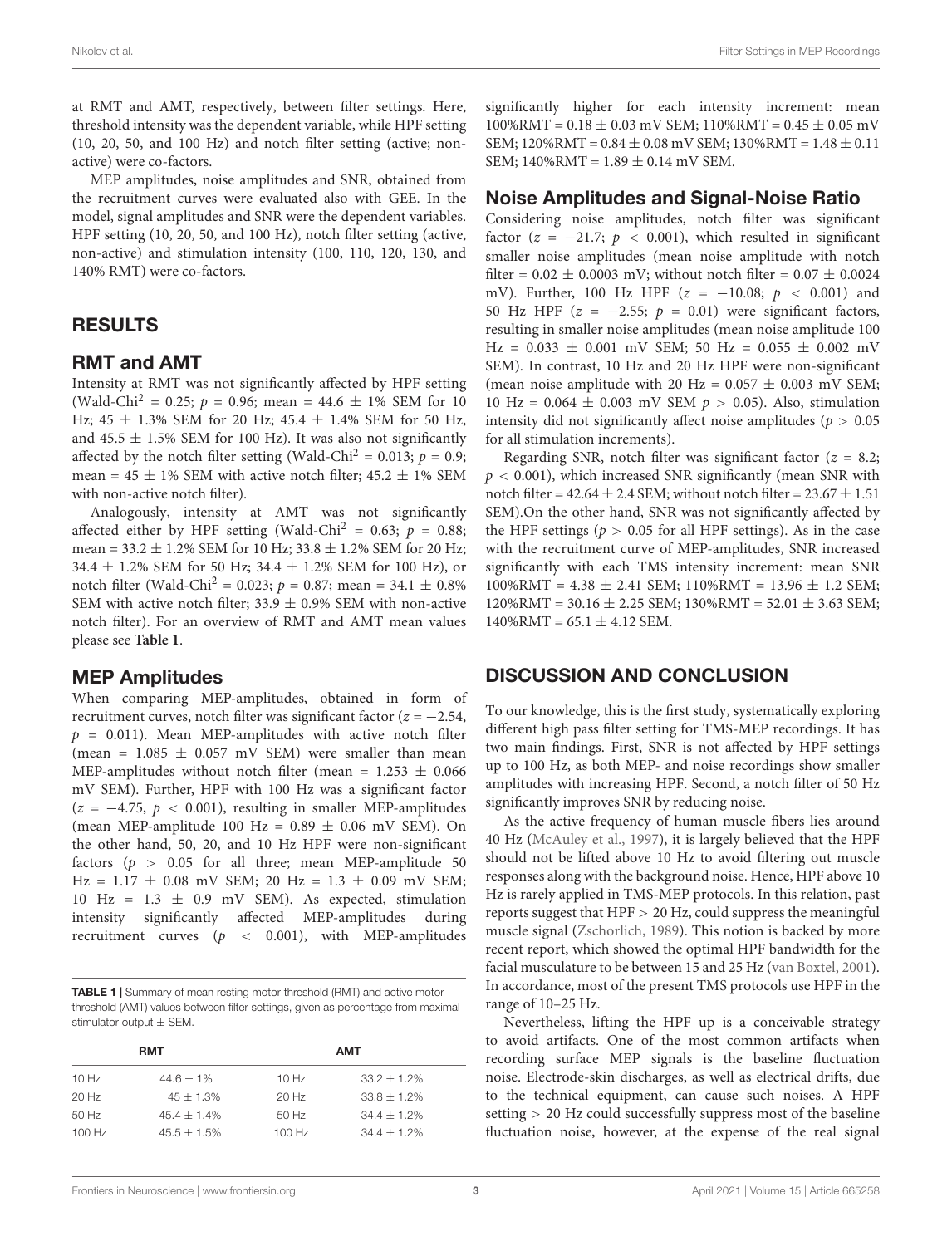

<span id="page-3-0"></span>FIGURE 1 | Recruitment curves, obtained in multiple high pass filter settings. Here, MEP-values with high pass filter at 10-20 Hz were significantly higher than at 100 Hz.  $p$  < 0.05; indices represent SEM



<span id="page-3-1"></span>[\(Stålberg et al.,](#page-4-11) [1986\)](#page-4-11). Indeed, our results showed significantly smaller MEP-amplitudes with 100 Hz HPF, which argues for signal reduction when using HPF > 20 Hz. However, the signal reduction occurs equally in noise and MEP recordings, thus leaving the SNR unaffected (**[Figure 1](#page-3-0)**). Furthermore, the signal reduction occurs only when supra-threshold stimuli (producing > 1 mV MEP amplitude) are used. With lower simulation intensity, differences in MEP signals between HPF settings seem to diminish (**[Figure 2](#page-3-1)**).

Another common artifact in TMS-MEP protocols is the 50 Hz ripple noise, which is caused by the alternating current used in Europe. A reliable way to avoid the 50 Hz ripple artifact is to place an active notch filter during recordings. To our knowledge, the current study is the first one to systematically evaluate the impact of 50 Hz active notch filter on TMS recordings. Here, noise was reduced with more than 300%, and SNR was improved by almost 100% when using active notch filter. Hence, we conclude that the notch may be useful to improve SNR and its implementation in TMS protocols be considered.

It is worth mentioning that the impact of HPF setting may slightly vary depending on the specific environmental and study setup of each laboratory. Ideally, different HPF settings for each study setting may be investigated by each laboratory to ensure to choose the optimal one.